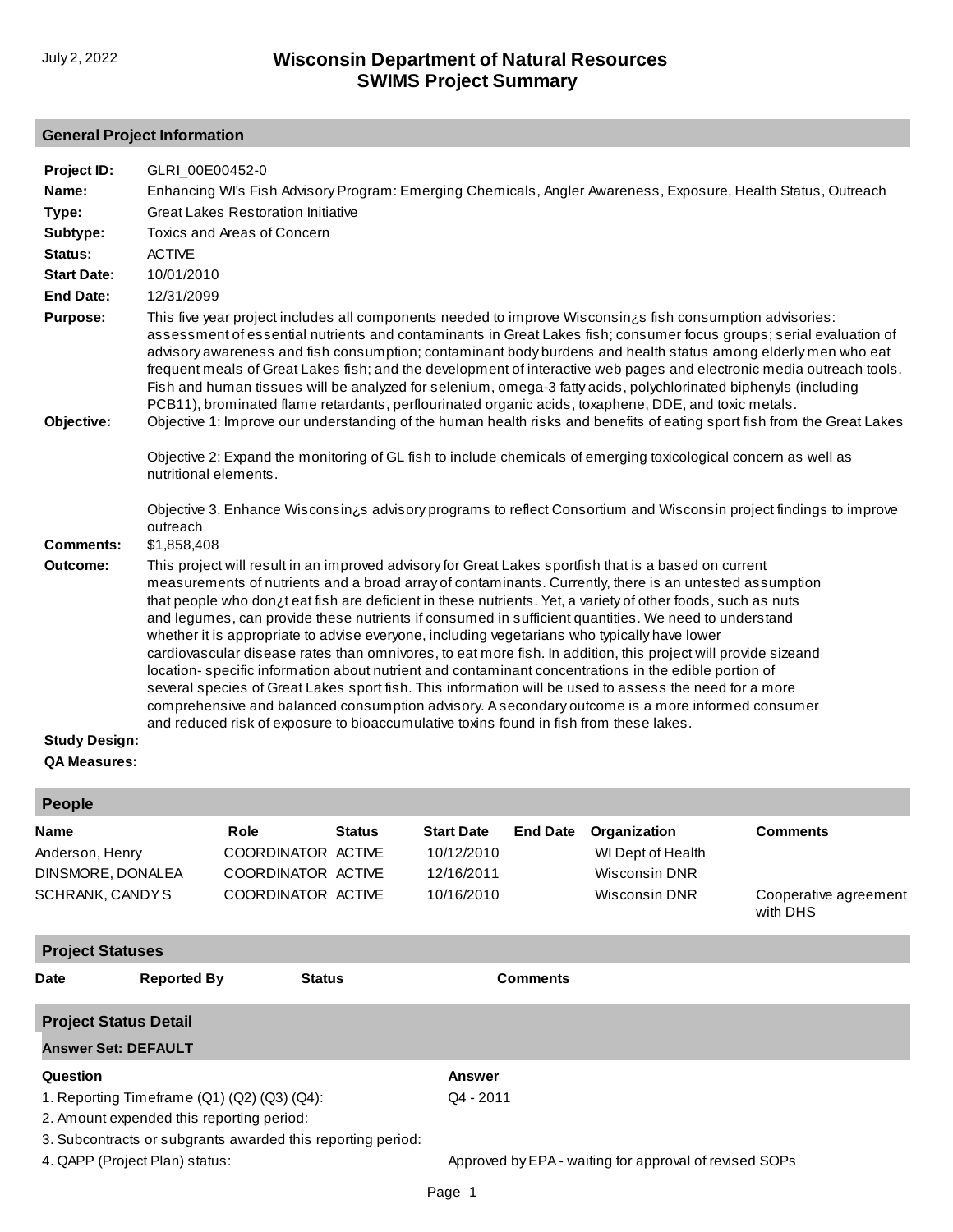### **Question Answer**

5. Local services and/or products purchased this reporting period:

6. Number of jobs created this reporting period:

7. Work accomplished this reporting period:

Completed and submitted draft article for the Natural Resource Magazine.

Started outlining an article for the Lake Tides Newsletter.

Brochures describing the fish consumption advice that apply to waters in Wisconsin's five Areas of Concern (AOCs) were completed and were posted on WDNR fish consumption and UW extension AOC websites (http://fyi.uwex.edu/aocs/2011/09/06/new-fish-consumption-brochuresfor-wisconsins-areas-of-concern/) and were distributed to key DNR and UW Extension staff working with local committees involved with AOCs.

Draft copies of the advisories brochures for lakes with lake groups and special advice for mercury have been completed (38 total).

Some basic analyses were run on the WDNR fish consumption website, using Google Analytics, to determine better ways for outreach and to improve the website

Developed a fillable form using Adobe Acrobat to solicit healthy fish recipes from the public for an online cookbook.

Submitted an article to the Fox River Current that was published in the summer 2011 edition.

Completed prep and submitted to SLOH 15 fish samples for quantification of PBDES and PFCs, in addition to 50 fish samples for quantification of omega fatty acids and selenium (2010 collection year). Completed and shared with DHS a list of AOC and fishing club organizations for outreach regarding consumption advice and online survey.

Provided content, review, and tested draft of online survey. Completed SDF form and intake meeting for IT project and received approval to develop an intranet query page for fish consumption advice for specific waterbodies. Submitted a request for services to hire an IT contractor. The webpage will consist of a tabular query, maps of advisory waters, and ability to create a printout.

8. Work goals for coming reporting period:

Complete edits and graphics for article on fish consumption advice for Natural Resources Magazine.

An article on WI fish consumption advice pertaining primarily to lakes will be submitted to the UW Extensions Lake Tide's newsletter editor. Mercury fliers will be distributed to select lake groups to determine the effectiveness of using the flier as an outreach tool.

Draft a report regarding the results and limitations of using Google Analytics to evaluate use of WI DNR's fish consumption advisory website.

Create and design a webpage for a fish recipe contest including a method for recipe submittals. This quarter or the next, the contest will be advertised on the fisheries website, through GovDelivery, a press release, and will be mentioned in the Natural Resources Magazine as part of the WI fish consumption advisory story.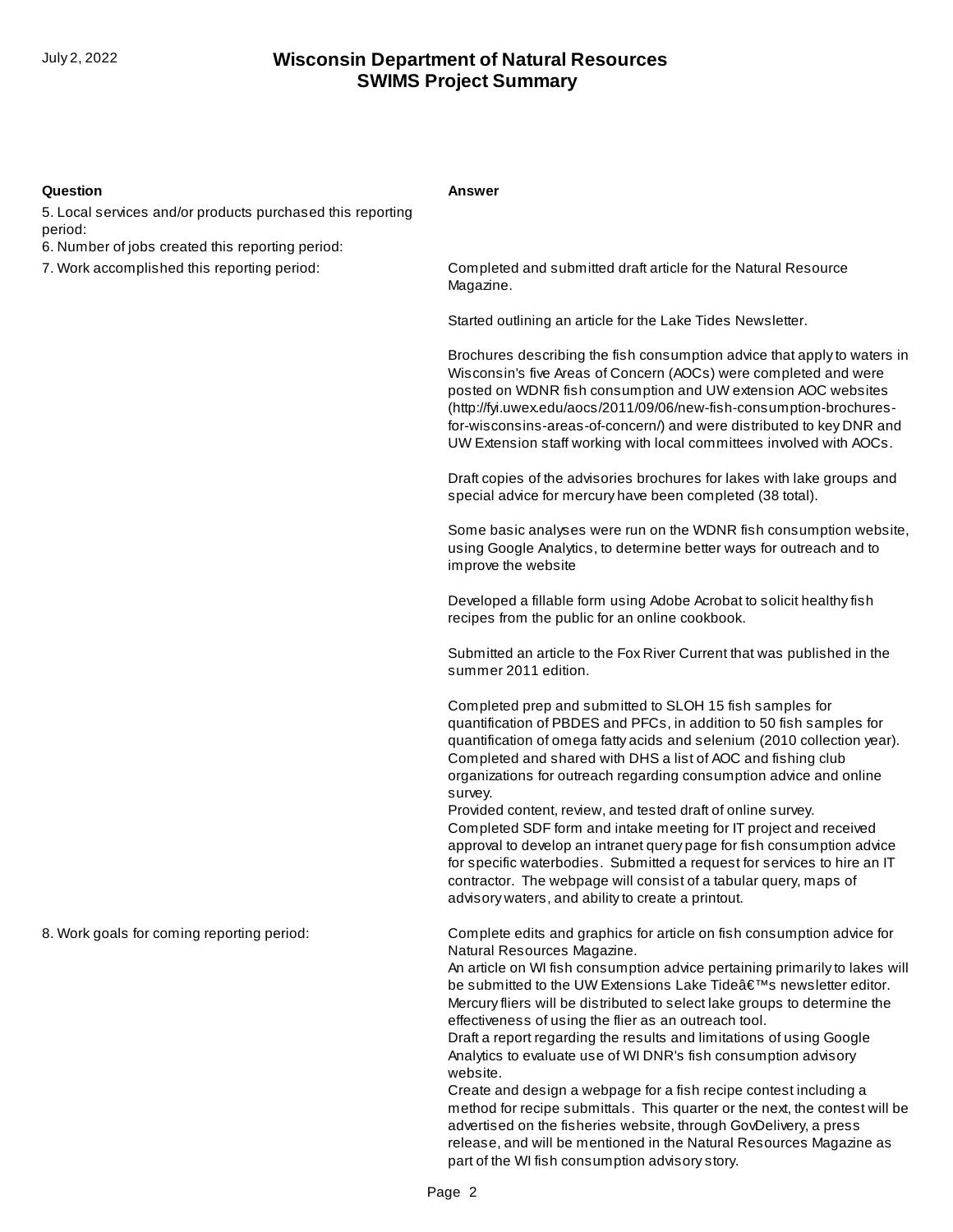#### **Question Answer**

Investigate other organizations and groups to post the DNR fish consumption advisory website on their webpage.

Investigate interest of larger statewide fishing clubs in having a presentation on fish consumption advisories at club meetings. Begin selection of fish samples from 2011 collections for GLRI funded analyses (100 samples for omega fatty acids and selenium and 25 for PBDEs and PFCs).

Hire IT contractor to develop web page to allow the public to query for the fish consumption advice that applies to specific waterbodies and begin elaboration and development.

1. Reporting Timeframe Month/Year to Month/Year (Oct-Mar or Apr-Sept):

2. Quality Documentation status (respond NA if not required):

3. Describe work performed during this reporting period relating to the activities from the grant workplan (Previous 6 months):

4. GLRI Action Plan metric(s) accomplished and numerical progress during this reporting period:

5. GLRI Action Plan metric(s) accomplished and numerical progress since project start (total complete to date):

6. Percentage (estimate) of project work completed during this reporting period:

7. Percentage (estimate) of project work completed since the project start (total complete to date):

8. Is project work on schedule? If no, please explain.

9. If a problem was encountered, describe the problem and action(s) taken to correct it.

10. What work is projected during the next reporting period? (Next 6 months):

11. Will the project take longer than the approved project period? If so, have you requested an extension in writing to the grant coordinator?

12. Amount expended this reporting period (can be approximate) If no amount expended, explain why.

13. Is project invoicing/expenditures up to date? If invoicing is more than 3 months overdue, explain why.

14. Were any significant changes (>10% of the total project amount) made to the project budget? If so, have you notified the grant coordinator in writing?

### **Actions**

**Action Detailed Description Start End Date Status**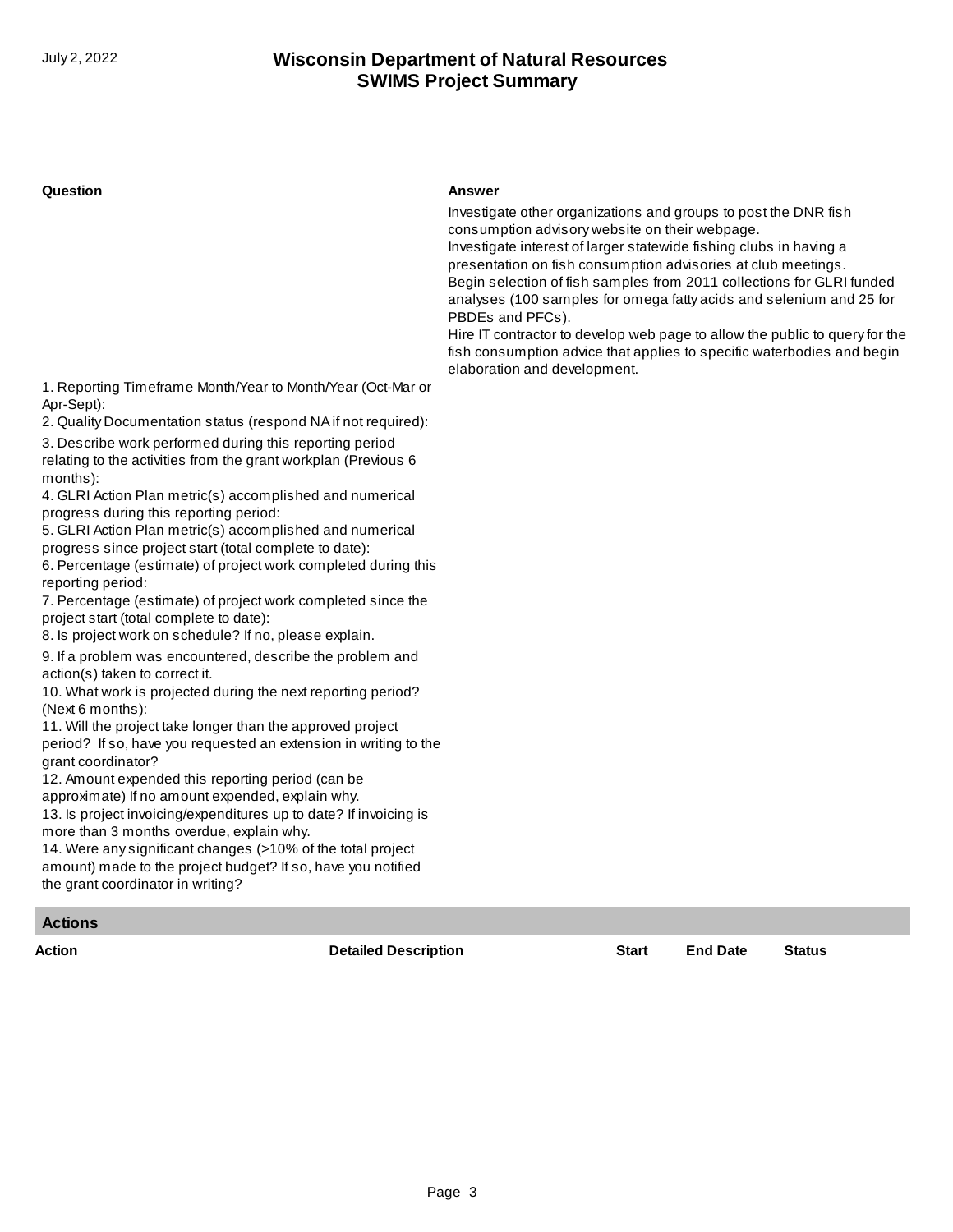| Action                     | <b>Detailed Description</b>                                                                                                                                                                                                                                                                                                                                                                                                                                                                                                                                                                                                                                                                                                                            | <b>Start</b> | <b>End Date</b> | <b>Status</b>   |
|----------------------------|--------------------------------------------------------------------------------------------------------------------------------------------------------------------------------------------------------------------------------------------------------------------------------------------------------------------------------------------------------------------------------------------------------------------------------------------------------------------------------------------------------------------------------------------------------------------------------------------------------------------------------------------------------------------------------------------------------------------------------------------------------|--------------|-----------------|-----------------|
| Monitor Fish Community     | This five year project includes all<br>components needed to improve<br>Wisconsin <sub>i</sub> s fish consumption advisories:<br>assessment of essential nutrients and<br>contaminants in Great Lakes fish;<br>consumer focus groups; serial evaluation<br>of advisory awareness and fish<br>consumption; contaminant body burdens<br>and health status among elderly men who<br>eat frequent meals of Great Lakes fish;<br>and the development of interactive web<br>pages and electronic media outreach<br>tools. Fish and human tissues will be<br>analyzed for selenium, omega-3 fatty<br>acids, polychlorinated biphenyls (including<br>PCB11), brominated flame retardants,<br>perflourinated organic acids, toxaphene,<br>DDE, and toxic metals. | 10/01/2010   | 12/31/2099      | <b>PROPOSED</b> |
| <b>Monitoring Stations</b> |                                                                                                                                                                                                                                                                                                                                                                                                                                                                                                                                                                                                                                                                                                                                                        |              |                 |                 |

| <b>Station ID</b>                                                                                                                                     | <b>Name</b>        | <b>Comments</b>    |                      |                     |                   |                                                         |  |
|-------------------------------------------------------------------------------------------------------------------------------------------------------|--------------------|--------------------|----------------------|---------------------|-------------------|---------------------------------------------------------|--|
| <b>Assessment Units</b>                                                                                                                               |                    |                    |                      |                     |                   |                                                         |  |
| <b>WBIC</b><br><b>Segment</b><br><b>Local Name</b>                                                                                                    |                    |                    | <b>Official Name</b> |                     |                   |                                                         |  |
| <b>Lab Account Codes</b>                                                                                                                              |                    |                    |                      |                     |                   |                                                         |  |
| <b>Account Code</b>                                                                                                                                   | <b>Description</b> |                    |                      |                     | <b>Start Date</b> | <b>End Date</b>                                         |  |
| <b>Forms</b>                                                                                                                                          |                    |                    |                      |                     |                   |                                                         |  |
| <b>Form Code</b>                                                                                                                                      | <b>Form Name</b>   |                    |                      |                     |                   |                                                         |  |
| <b>Methods</b>                                                                                                                                        |                    |                    |                      |                     |                   |                                                         |  |
| <b>Method Code</b>                                                                                                                                    |                    | <b>Description</b> |                      |                     |                   |                                                         |  |
| <b>Fieldwork Events</b>                                                                                                                               |                    |                    |                      |                     |                   |                                                         |  |
| <b>Start Date</b>                                                                                                                                     | <b>Status</b>      | <b>Field ID</b>    | <b>Station ID</b>    | <b>Station Name</b> |                   |                                                         |  |
| <b>Documents</b>                                                                                                                                      |                    |                    |                      |                     |                   |                                                         |  |
| <b>Title</b>                                                                                                                                          |                    | <b>Description</b> | Author               |                     | <b>Published</b>  | <b>Comments</b>                                         |  |
| EPA Semi-annual Progress<br>Report                                                                                                                    |                    | DHS Report to EPA  | Pamela Imm           |                     | 10/05/2011        | Semi-annual with<br>contributions from Candy<br>Schrank |  |
| Enhancing WI's Fish<br>Advisory Program: Emerging<br>Chemicals, Angler<br>Awareness, Exposure,<br>Health Status, Outreach,<br>GLRI proposal, Anderson |                    | Anderson, Henry    |                      | 02/01/2011          |                   |                                                         |  |
| Q4 Report - Enhancing WI's<br>Fish Advisory Program:<br>Emerging Chemicals,                                                                           |                    |                    | unknown              |                     | 04/01/2011        | pdf                                                     |  |